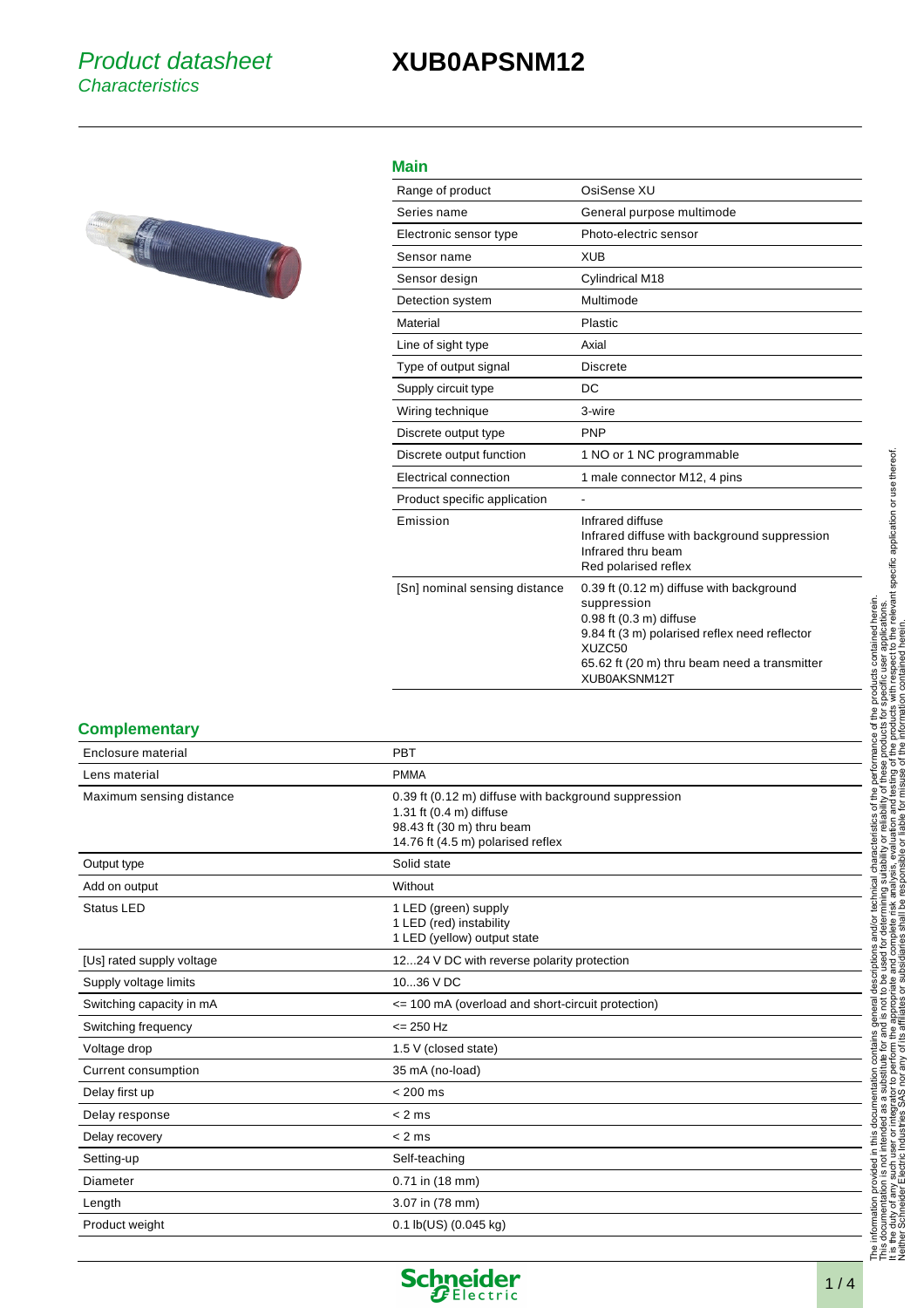## **Environment**

| product certifications                | <b>CE</b><br><b>CSA</b><br>UL                                                                                                                       |
|---------------------------------------|-----------------------------------------------------------------------------------------------------------------------------------------------------|
| ambient air temperature for operation | $-13131$ °F ( $-2555$ °C)                                                                                                                           |
| ambient air temperature for storage   | $-40158$ °F ( $-4070$ °C)                                                                                                                           |
| vibration resistance                  | 7 gn, amplitude = $+/$ 1.5 mm (f = 1055 Hz) conforming to IEC 60068-2-6                                                                             |
| shock resistance                      | 30 gn (duration = 11 ms) conforming to IEC 60068-2-27                                                                                               |
| IP degree of protection               | IP65 double insulation conforming to IEC 60529<br>IP67 double insulation conforming to IEC 60529<br>IP69K double insulation conforming to DIN 40050 |

## **Offer Sustainability**

| Not Green Premium product                                                                                                                                                                                                                                  | Not Green Premium product                                                                                                     |  |
|------------------------------------------------------------------------------------------------------------------------------------------------------------------------------------------------------------------------------------------------------------|-------------------------------------------------------------------------------------------------------------------------------|--|
| of conformity                                                                                                                                                                                                                                              | Compliant - since 0814 - Schneider Electric declaration Compliant - since 0814 - Schneider Electric declaration of conformity |  |
| Reference not containing SVHC above the threshold                                                                                                                                                                                                          | Reference not containing SVHC above the threshold                                                                             |  |
| WARNING: This product can expose you to chemicals<br>including:                                                                                                                                                                                            | WARNING: This product can expose you to chemicals including:                                                                  |  |
| Diisononyl phthalate (DINP), which is known to the State Diisononyl phthalate (DINP), which is known to the State of California to cause<br>of California to cause cancer, and<br>cancer, and                                                              |                                                                                                                               |  |
| Di-isodecyl phthalate (DIDP), which is known to the StateDi-isodecyl phthalate (DIDP), which is known to the State of California to cause birth<br>of California to cause birth defects or other reproductive defects or other reproductive harm.<br>harm. |                                                                                                                               |  |

#### For more information go to www.p65warnings.ca.gov For more information go to www.p65warnings.ca.gov

Contractual warranty Warranty period 18 months

## **Dimensions**



## **Wiring Schemes**

#### **M12 Connector**



**1 :** (+)

- **2 :** Beam break input (1)
- **3 :** (-)
- **4 :** OUT/Output
- **(1)** Beam break input on thru-beam transmitter only

**Receiver, PNP Output**

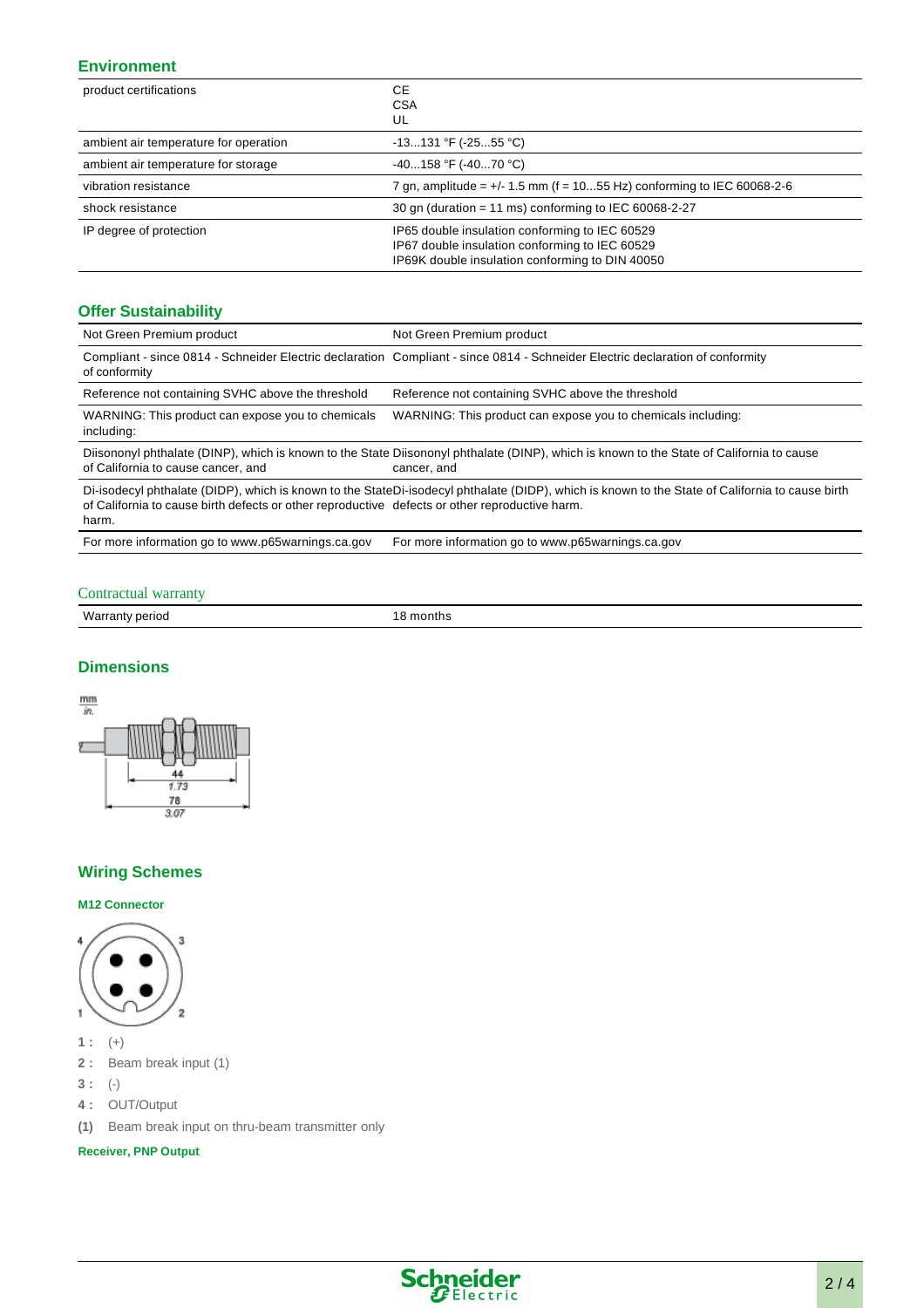

**BK :** Black

## **Detection Curves**

#### **With Thru-beam Accessory (Thru-beam)**



**Without Accessory (Diffuse)**



**1 :** White 90%

**2 :** Grey 18%

Object 10 x 10 cm

#### **Without Accessory (Diffuse with background suppression)**



**1 :** White 90%

**2 :** Grey 18%

Object 10 x 10 cm

#### **With reflector (Polarised reflex)**



With reflector XUZC50

**Variation of Usable Sensing Distance Su (Without accessory, with adjustable background suppression)**

**Teach Mode at Minimum**

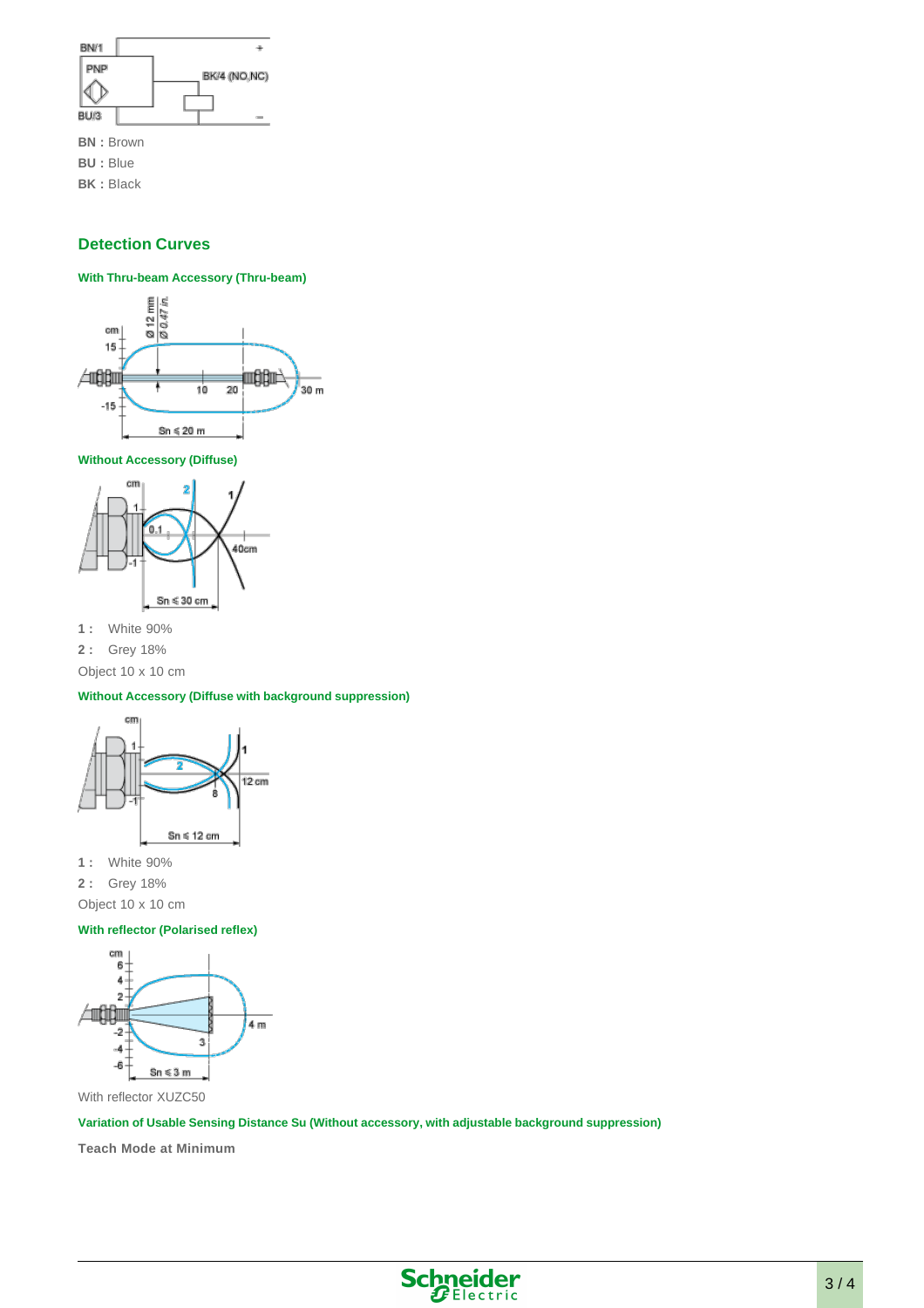

**A-B :**Object reflection coefficient

- **(1)** Black 6%
- **(2)** Grey 18%
- **(3)** White 90%
- **(4)** Sensing range
- **(5)** Non sensing zone (matt surfaces)

## **Variation of Usable Sensing Distance**



- **A-B :**Object reflection coefficient
- **(1)** Black 6%
- **(2)** Grey 18%
- **(3)** White 90%
- **(4)** Sensing range
- **(5)** Non sensing zone (matt surfaces)